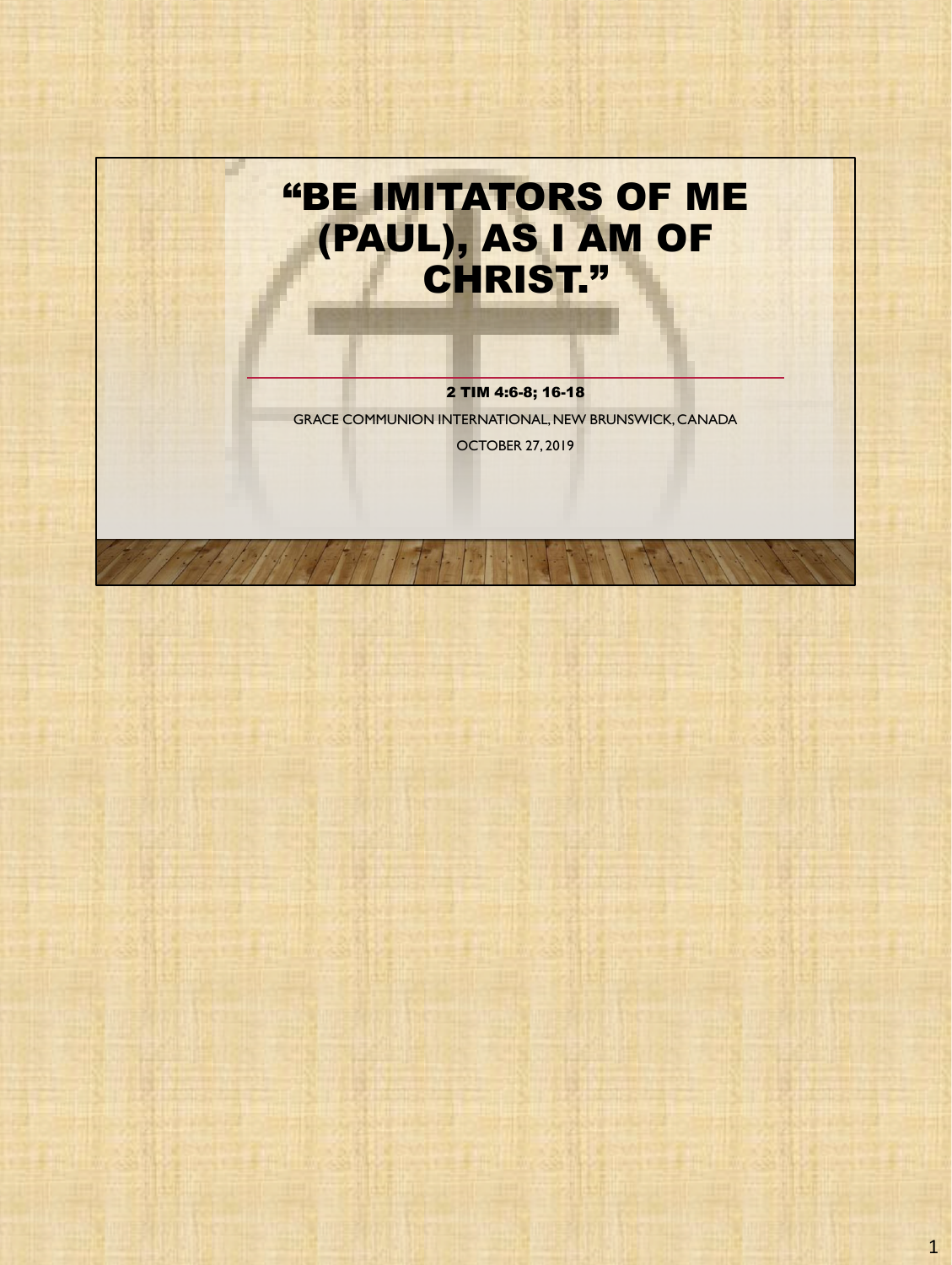## SCRIPTURE READING 2 TIMOTHY 4:6-8; 16-18

"Be imitators of me (Paul), as I am of Christ."

a ka

2

2Ti 4:6-8 ESV) "6 For I am already being poured out as a drink offering, and the time of my departure has come.

7 I have fought the good fight, I have finished the race, I have kept the faith.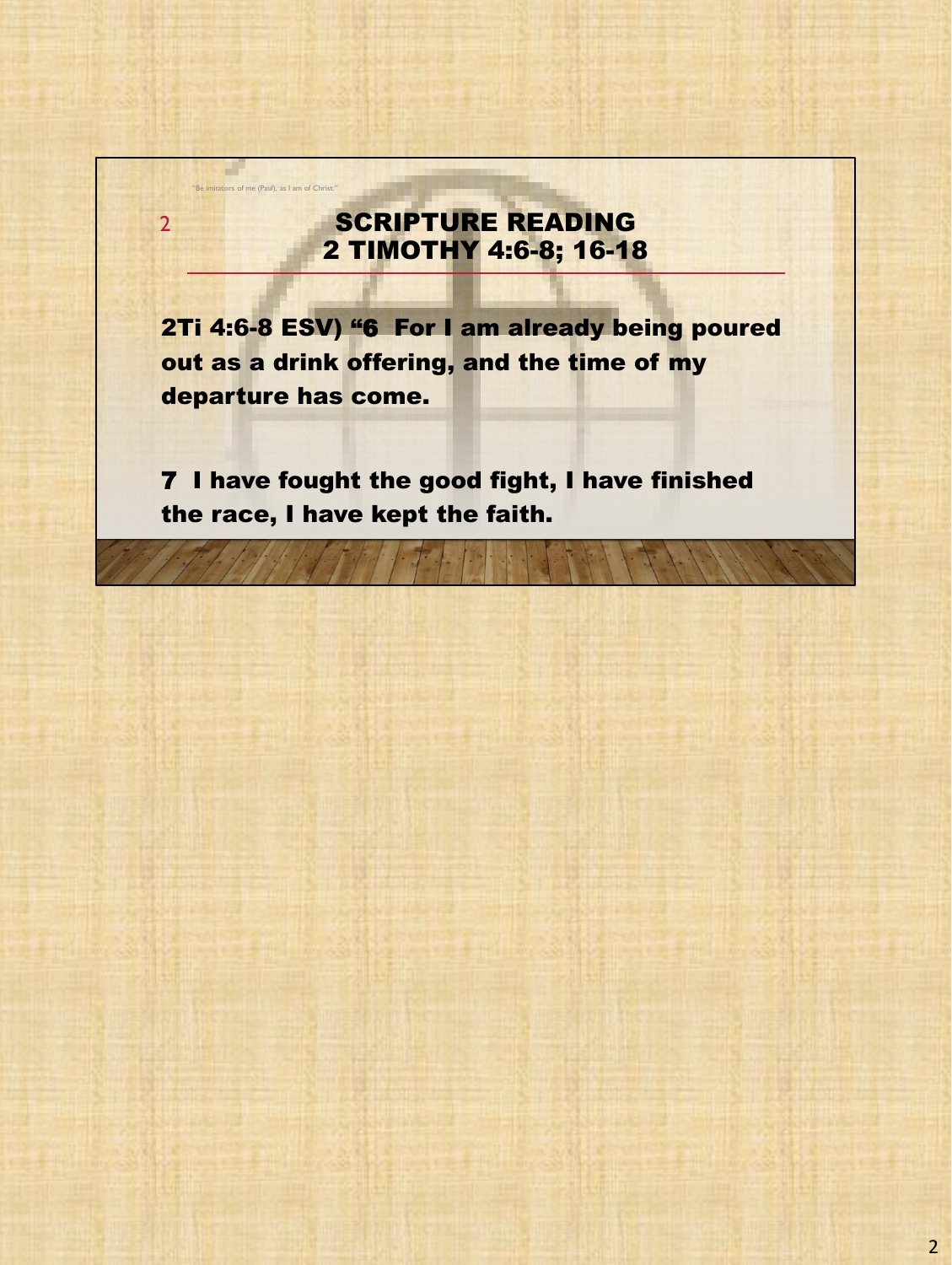8 Henceforth there is laid up for me the crown of righteousness, which the Lord, the righteous judge, will award to me on that Day, and not only to me but also to all who have loved his appearing." (2Ti 4:6-8 ESV)

"Be imitators of me (Paul), as I am of Christ."

3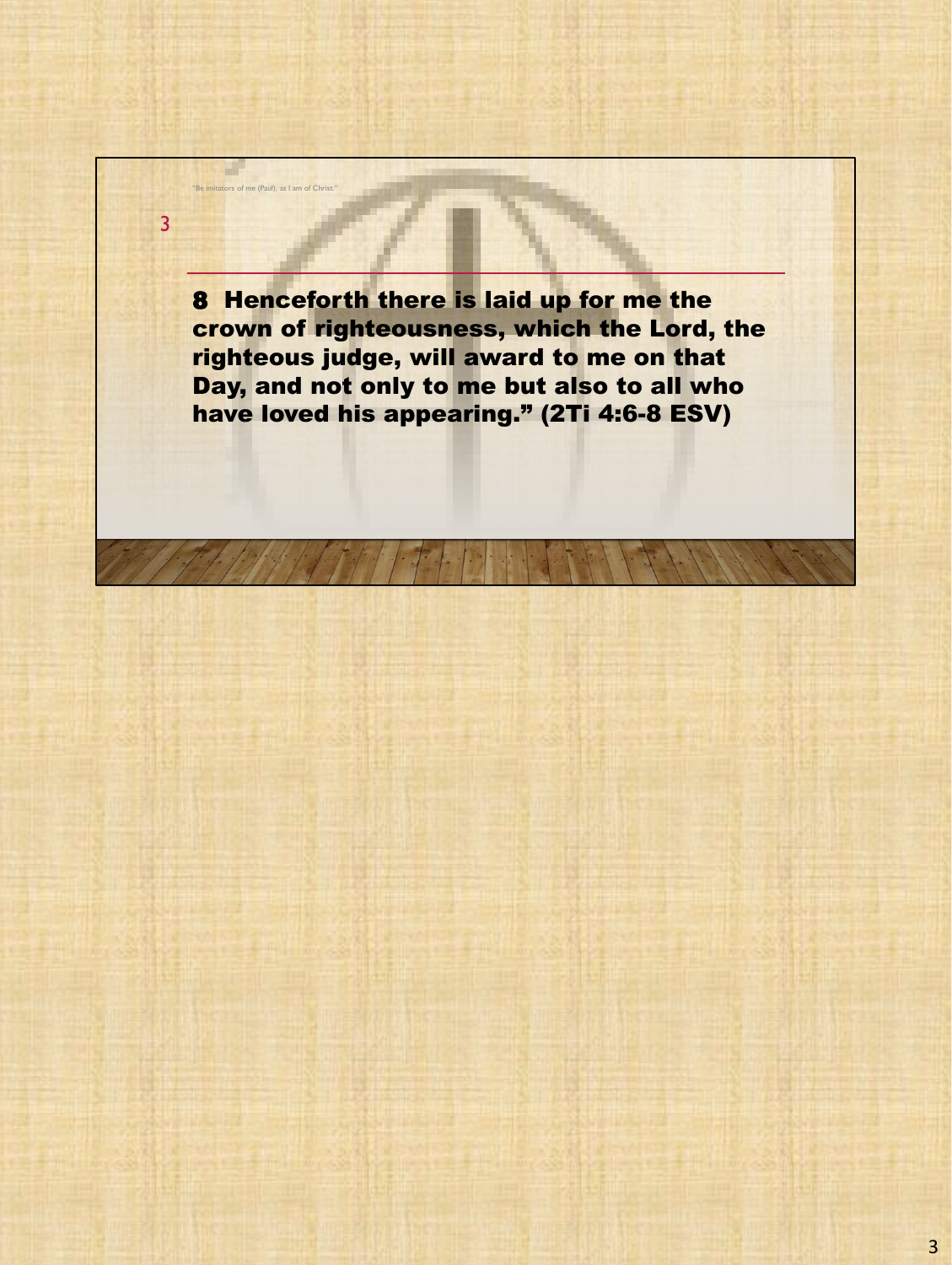$4$  (2Ti 4:16-18 ESV) "16  $\P$  At my first defense no one came to stand by me, but all deserted me. May it not be charged against them!

"Be imitators of me (Paul), as I am of Christ."

a.

**17 But the Lord stood by me and strengthened** me, so that through me the message might be fully proclaimed and all the Gentiles might hear it. So I was rescued from the lion's mouth.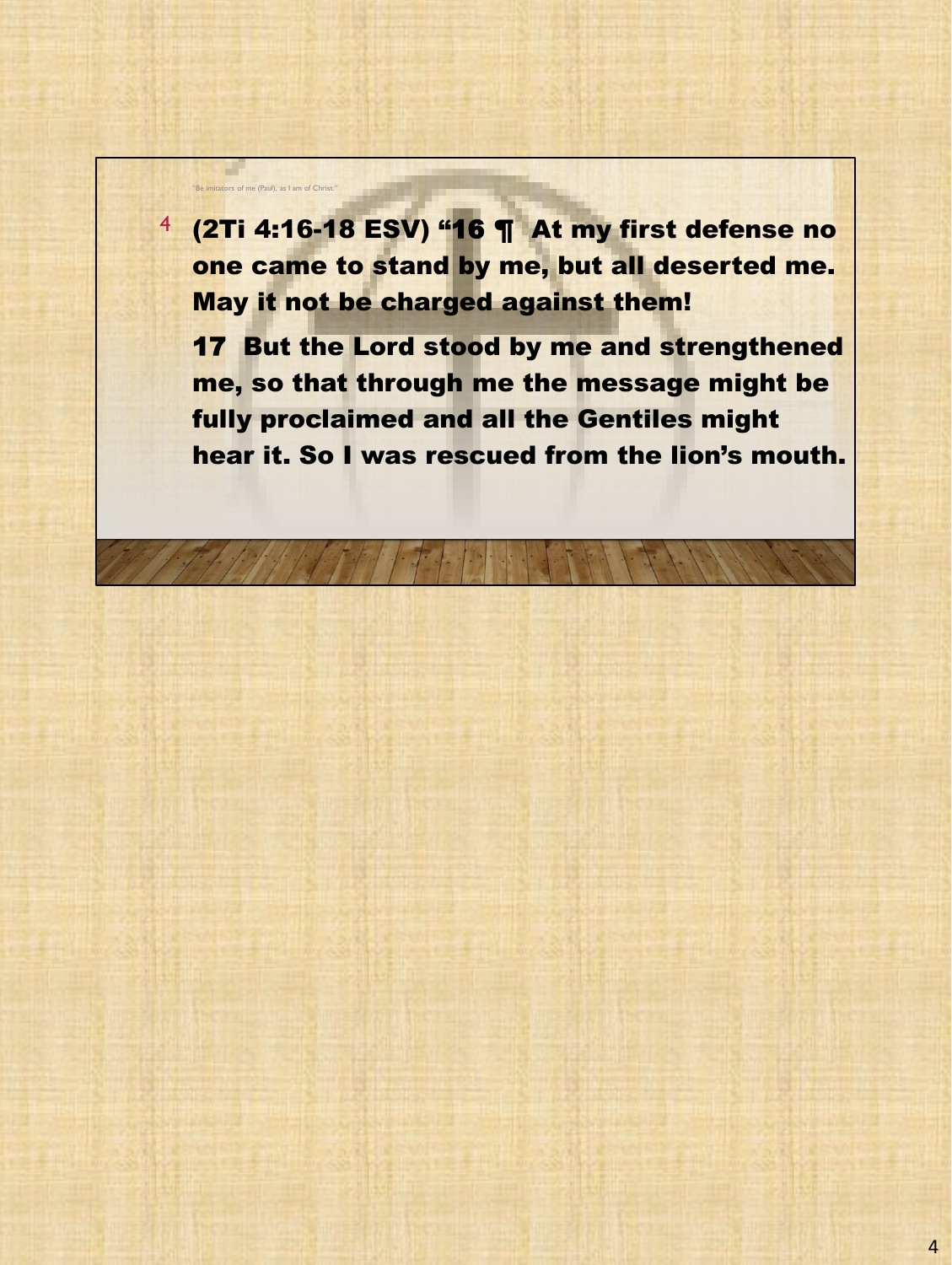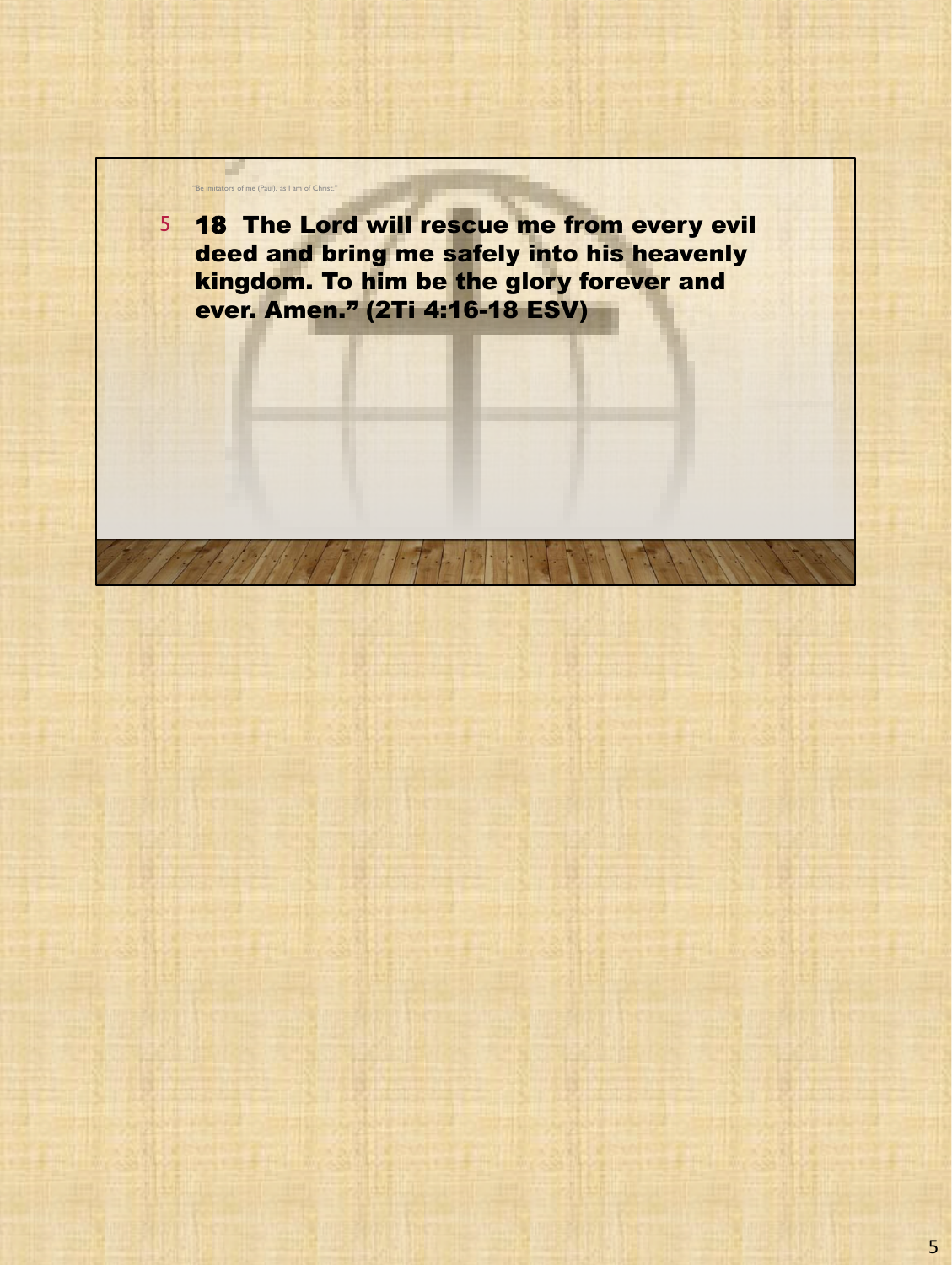## THESE ARE GOD'S INSPIRED WORDS

## THANK YOU FOR YOUR GIFT OF THE APOSTLE PAUL TO THE CHURCH

AMEN

6

"Be imitators of me (Paul), as I am of Christ."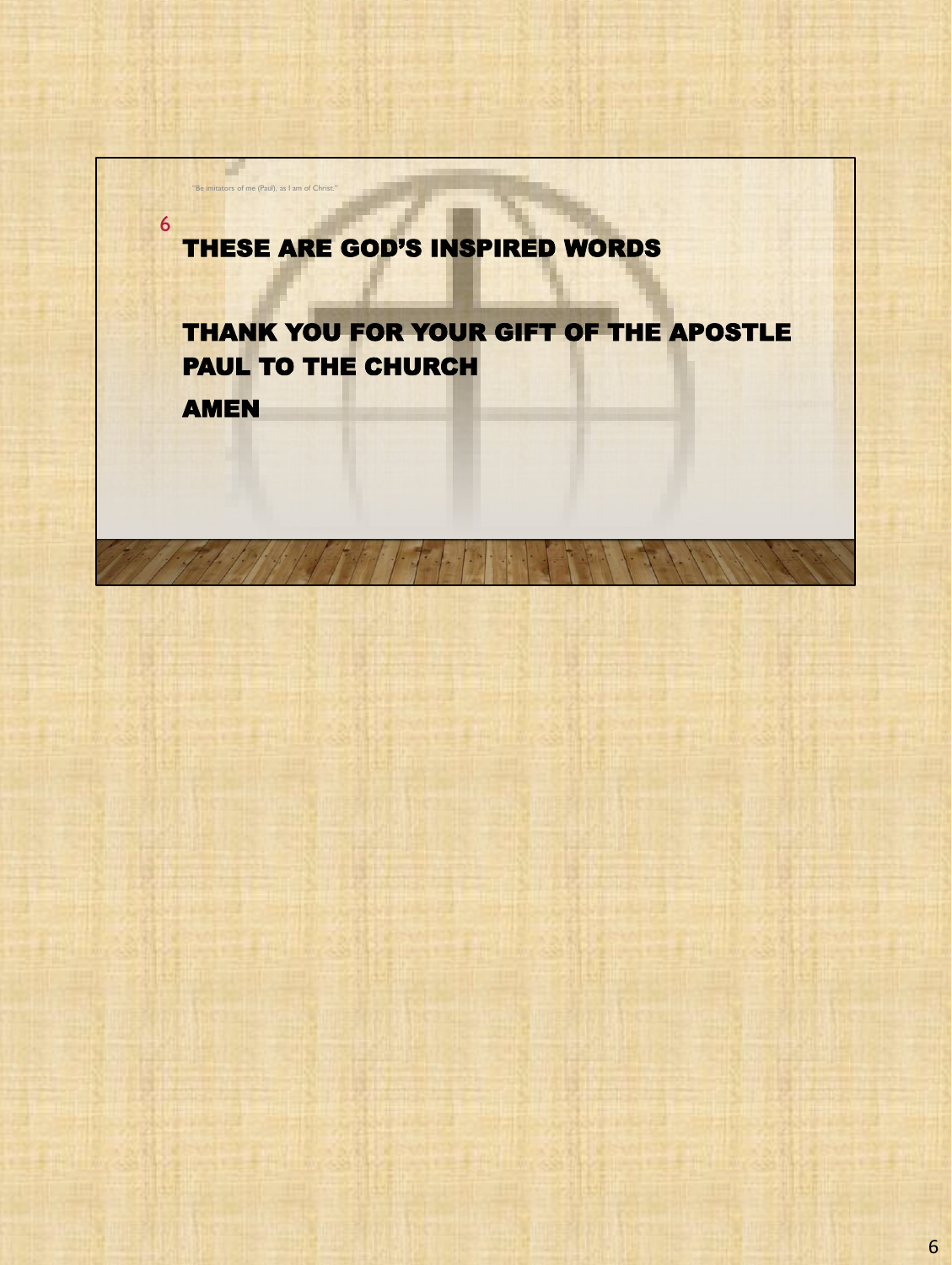

The apostle Paul like all the other apostles is a gift to the church. He is part of the foundation, Christ being the cornerstone.

He was called by God in a very dramatic way. Prior to his conversion, he was a zealous Pharisee passionate about destroying the church then called The Way.

When Jesus met him on his way to Damascus to persecute Christians, he asked him, **"Why are you persecuting me."**

In that encounter with Jesus, Paul's life was completely transformed as the Holy Spirit entered his life. He was given a very special mission to proclaim the good news of the gospel.

Here is the mission he was given through one of God's servant: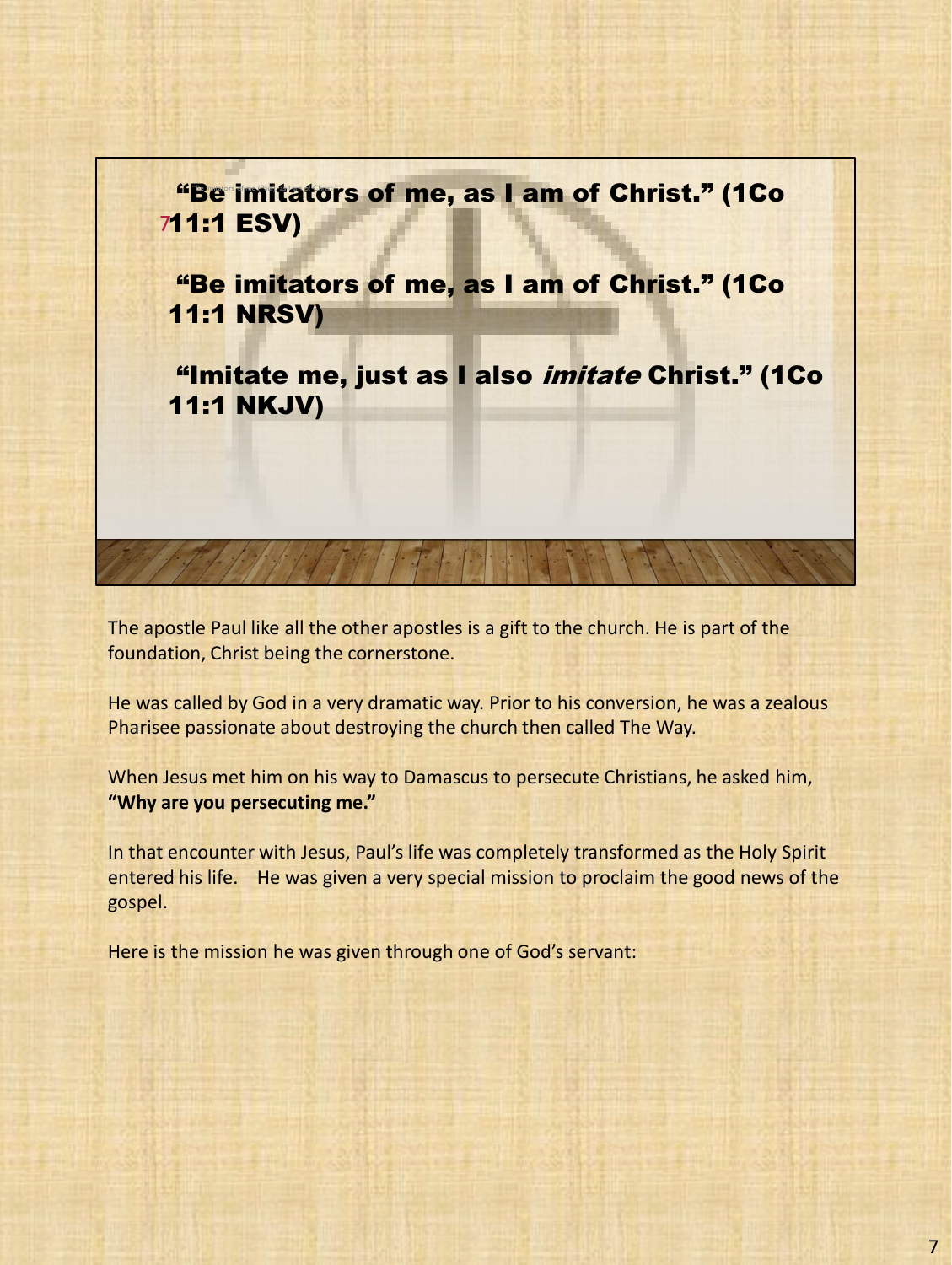(Ac 9:13-16 ESV) "13 But Ananias answered, "Lord, I have heard from many about this man, how much evil he has done to your saints at Jerusalem.

14 And here he has authority from the chief priests to bind all who call on your name."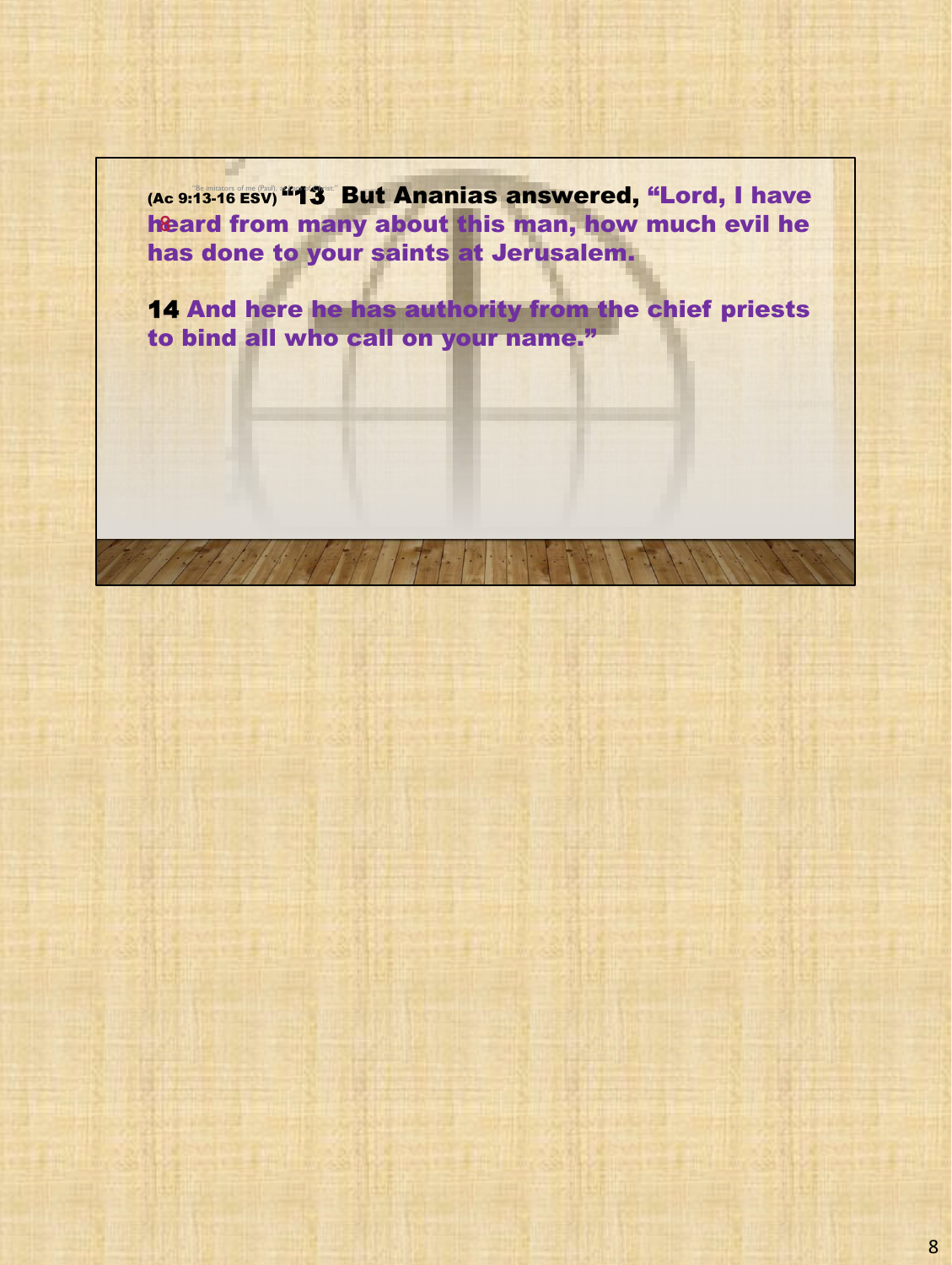**15 But the Lord said to him, "Go, for he is a** chosen instrument of mine to carry my name before the Gentiles and kings and the children of Israel.

"Be imitators of me (Paul), as I am of Christ."

16 For I will show him how much he must suffer for the sake of my name."" (Ac 9:13-16 ESV)

The apostle Paul was very faithful to his mission. It is clear as we read in the biblical book of Acts and in his epistles.

As Jesus had foretold Ananias, he suffered much in fulfilling the commission, the assignment, the charge given to him.

**His message was to be delivered to the Gentiles, to kings and to the children of Israel.**

Some received the message as they responded to Paul's message of the good news found in Jesus Christ. Like the prophets of old, his message was not generally well received by the majority.

He suffered much. He was laughed that, scorn, whipped, imprisoned, stoned and shipwrecked, among his many other trials.

Even some of the churches he worked with twisted his teaching. One example he gives in his writings is good orators tried to out do him. They were trying to minimize both him and his teaching.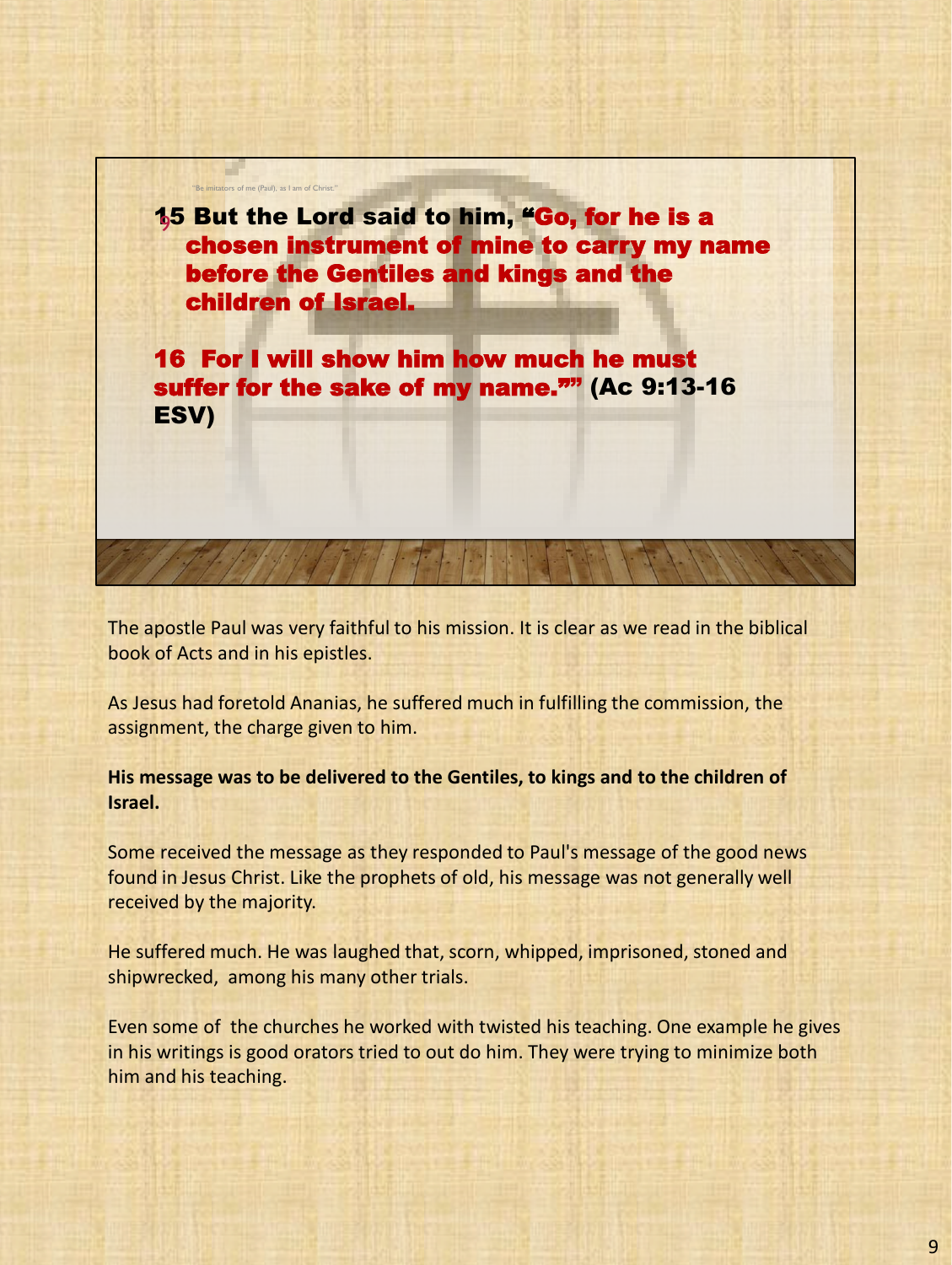He had to deal with the division within the church.

He had to deal with people going back to legalism. In Galatia, some reverted back to trying to be justified before God through keeping the law rather than by simply accepting God's gift of grace. He had to send them a very corrective letter (epistle to the Galatians).

Some members of the church in Corinth took the Lord's supper irreverently. In that church, he had to deal with divisions and factions. The list goes on.

In all these trials, he never stopped showing concern and love for the members of those churches. He knew they were loved by God and chosen for a special purpose as firstfruits.

Not all was negative. As in today's church congregations, there were numerous positives.

He found encouragement in Christ and also in the fact that many church members remained faithful and supported him both in their prayers and with financial giving as they help to look after his physical needs.

Whatever situation he faced and encountered, he knew God was with him. He learned to live in plenty and in want. He learned to live contentedly when all his physical needs were met and when they were not.

He was very courageous never flinching from the mission.

This was his main message.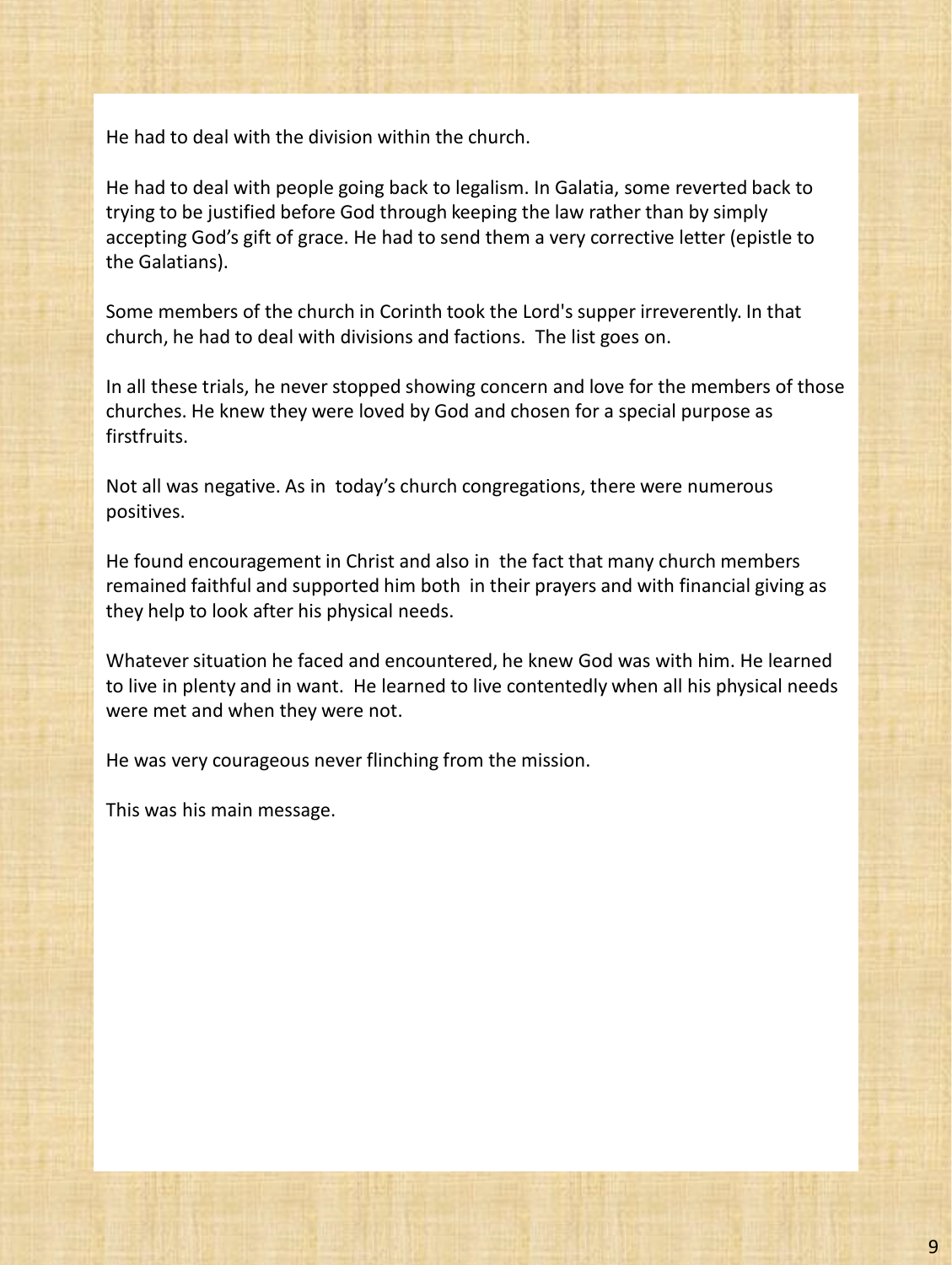

Some, among the Corinthian congregation were saying that there was no resurrection from the dead (verse 12). The were scoffing and mocking the teaching of the apostle Paul.

As we can see, as he fulfilled God's mission for him, his life was not easy. It presented many, many challenges.

With this background, it helps us appreciate and value what the apostle Paul wrote to Timothy in his last letter to him.

Paul knew that he had reached the end of his life.

The context of chapter 4 of 2 Timothy is the following: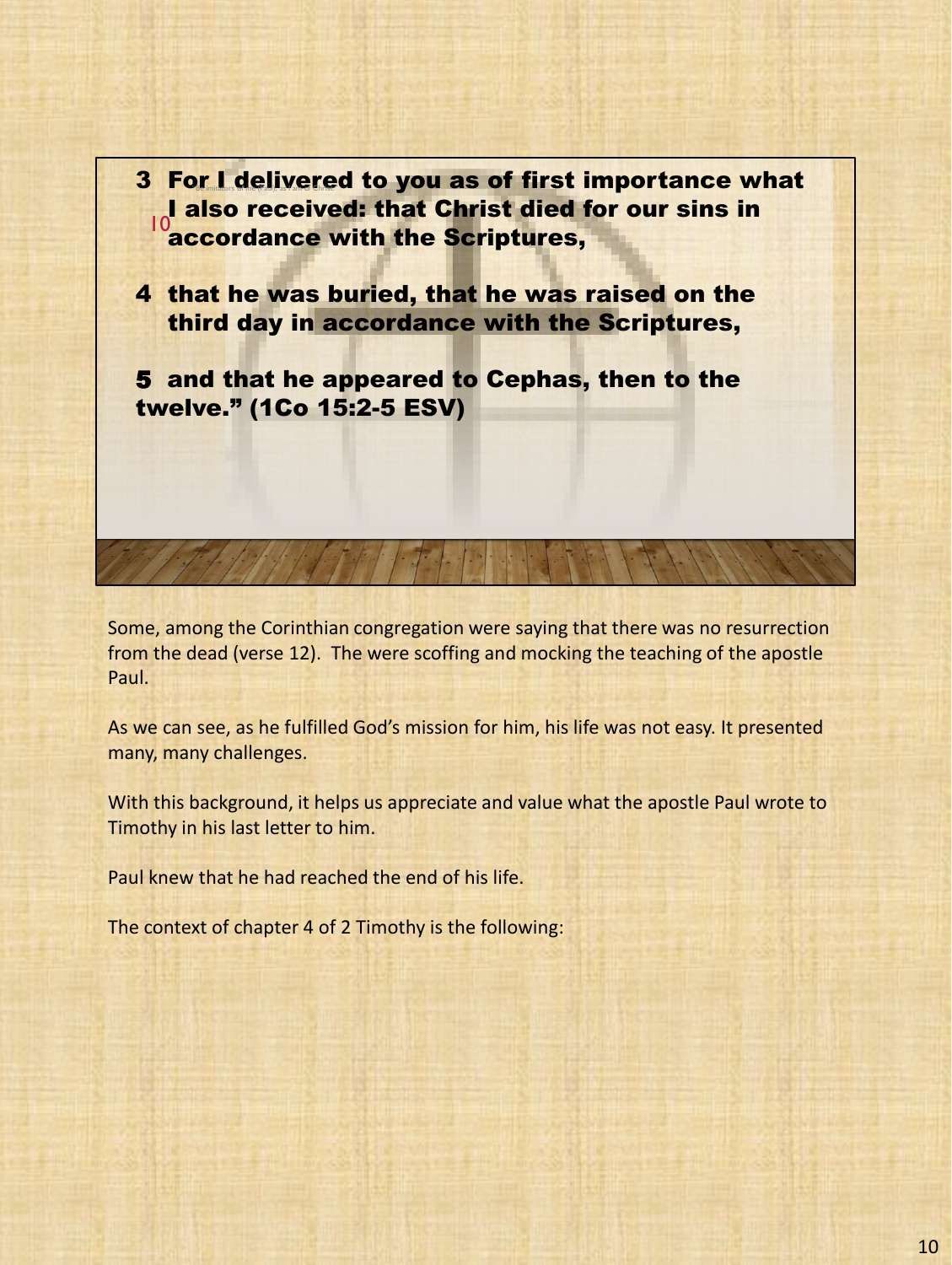1 – He instructed Timothy to preach the word in and out of pieach the word in and of<br>season; reprove, rebuke, exhort, with great patience and instruction.

2 – Timothy would face trouble because some would not want sound doctrine. They would accumulate teachers who would accommodate their own desires. The bible says they would have itching ears.



God's message to the world was not popular in Paul's day. It is not popular in our day because sin blinds people. We prefer to hear that our way of behaving, reasoning and thinking is better than God's.

At the end of his life, Paul could say that he had remained faithful to his calling all of his life.

He completely realized that he was not saved by his own works but because he was saved God had assigned him works. His work was consequent to God's gift and not a way to receive God's gift.

The apostle Paul met personally with Jesus, as we read in his epistle to the Corinthians (2 Corinthians 12).

We might be surprised to hear that we also hear from Jesus just like Paul but in a different way.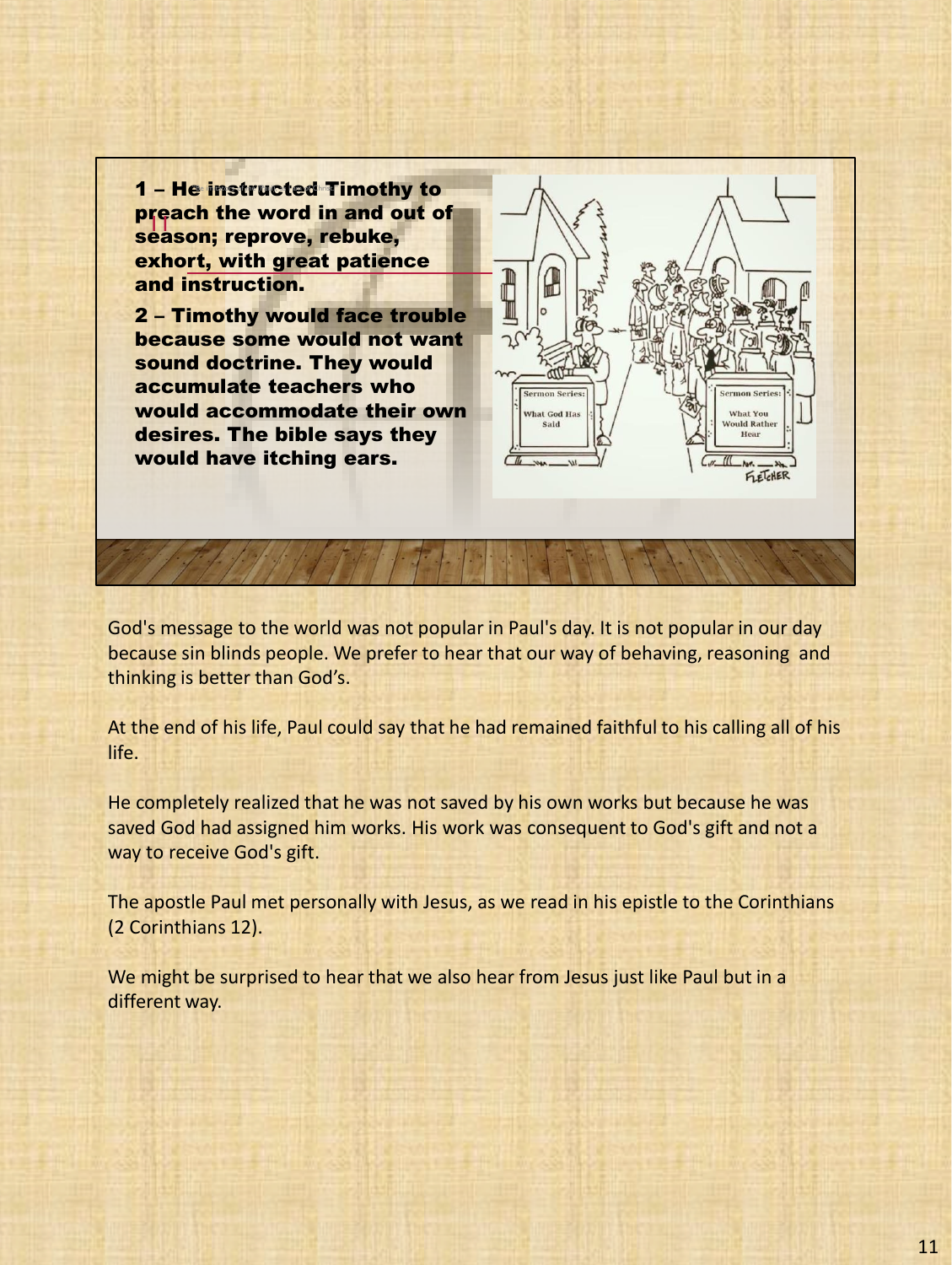

We are hearing God today as we read his inspired word. We hear God every day when we study God's word!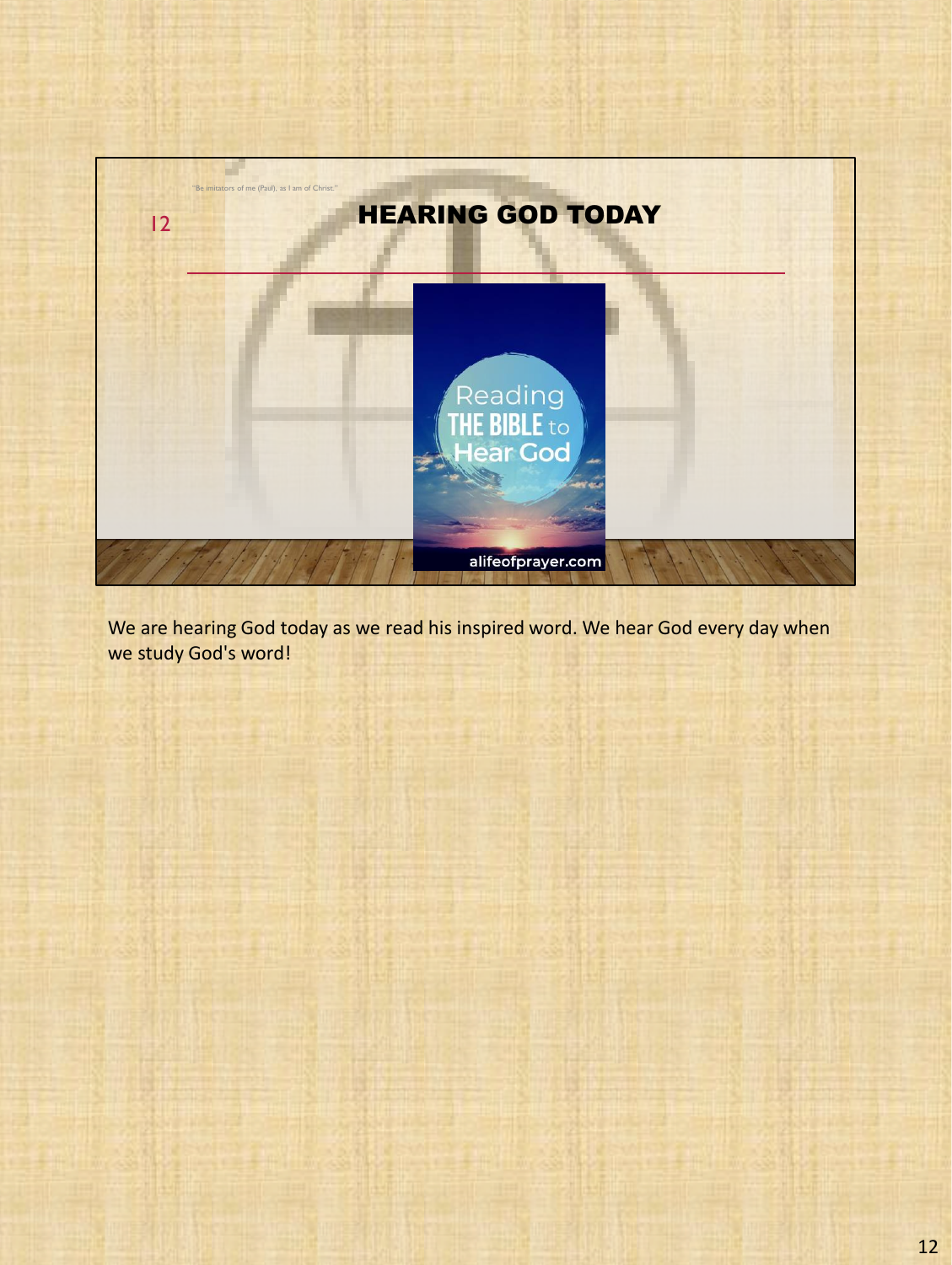

The apostle Paul kept the faith. We are called to imitate him as he imitated Jesus.

We are to stay faithful to God whatever befalls us, whatever happens.

Paul had a mission to share the good news of the gospel. God has given this same charge to the church. We are also to point people to Jesus. Some will accept him and some will not. We know that we do not convert anyone. God does through the work of the Holy Spirit. Still God has called us to participate in what He is doing. He has the given the responsibility to his church to **"go and make disciples of all nations, baptizing them in the name of the Father, and the Son and the Holy Spirit, teaching them to observed all things I commanded you; and lo, I am with you always, even to the end of the age." (Matt 28:18-20)**

As a result of participating in God's work, he fought the good fight. He was never ashamed to be identified with the head of the church, Jesus. He knew very well that he could not do that alone. He relied on the strength and the empowerment given him by God's Holy Spirit.

As we imitate Paul as he imitated Christ, it is very evident that because of his being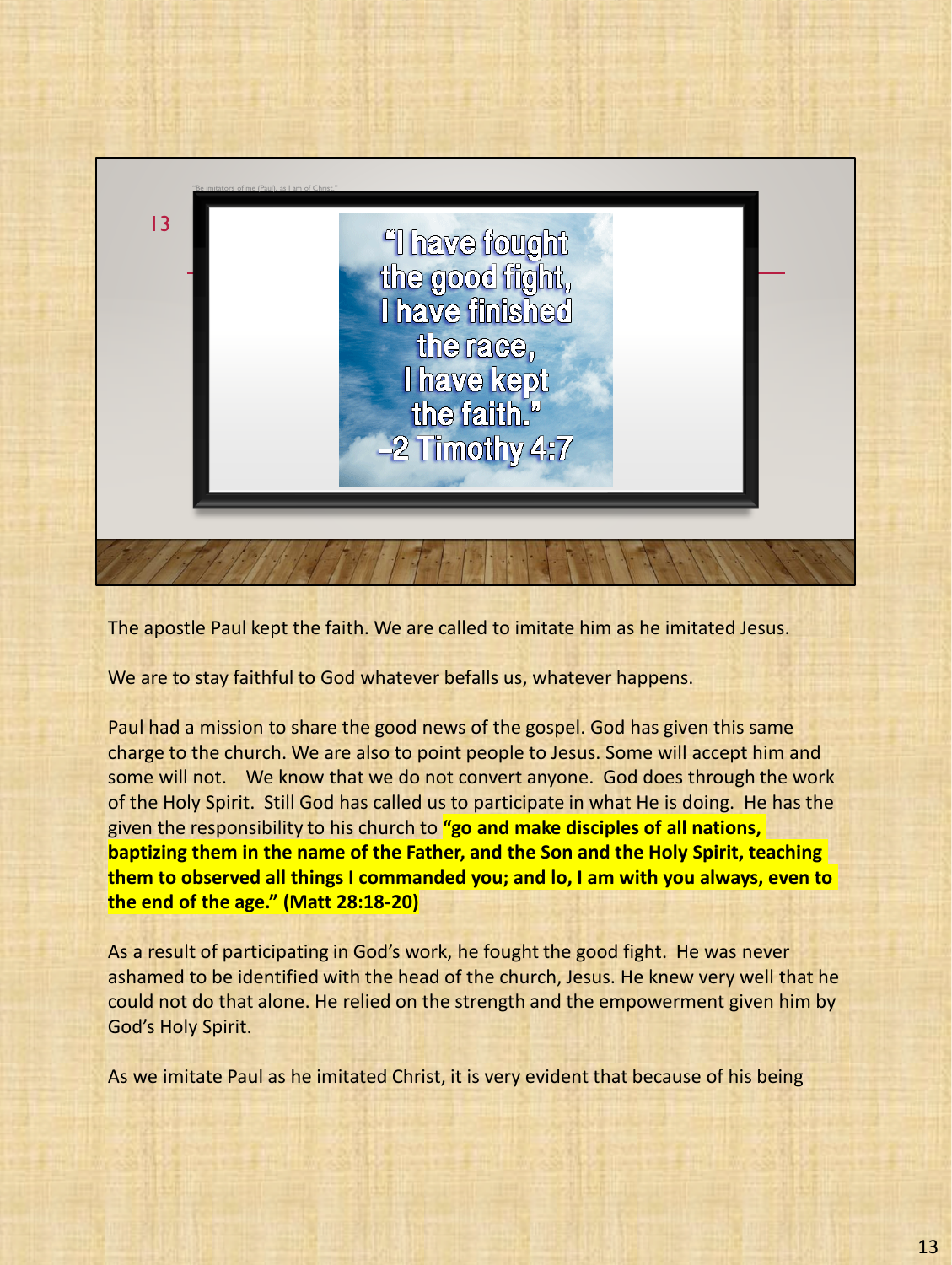united in Christ through the Holy Spirit that he loved the brethren. He loved those who were mature and he loved those who were weak.

Just like Jesus, he was able to meet people where they were. He was never free from the law of Christ. In his humility, he could love people whatever their status.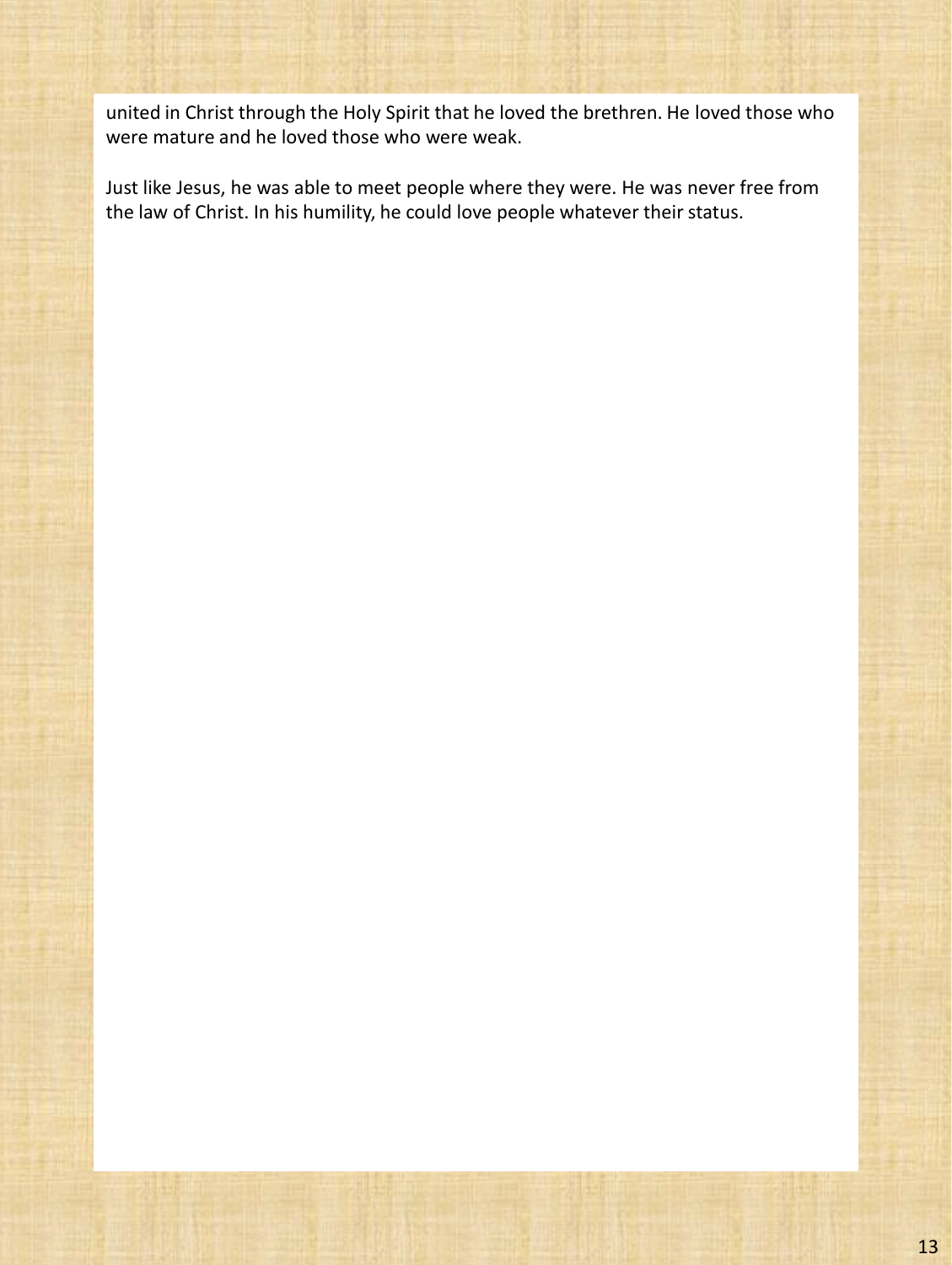

Paul's great desire was that people he met would come to realize that the only way to have eternal life is to have faith in God the Father and in Jesus through the Holy Spirit.

In our world, we meet all kinds of people.

We meet people who are confused because of the market place of all kinds of ideas. They do not know what to believe.

We meet people who plainly reject Christianity because they do not understand what Christianity is.

We meet people who think they know what Christianity is but they don't.

We meet people who only sense of that is right and wrong is their intuition, as in the book of Judges.

We meet people who zealously belong to other religions.

We meet people who could not care less about religion.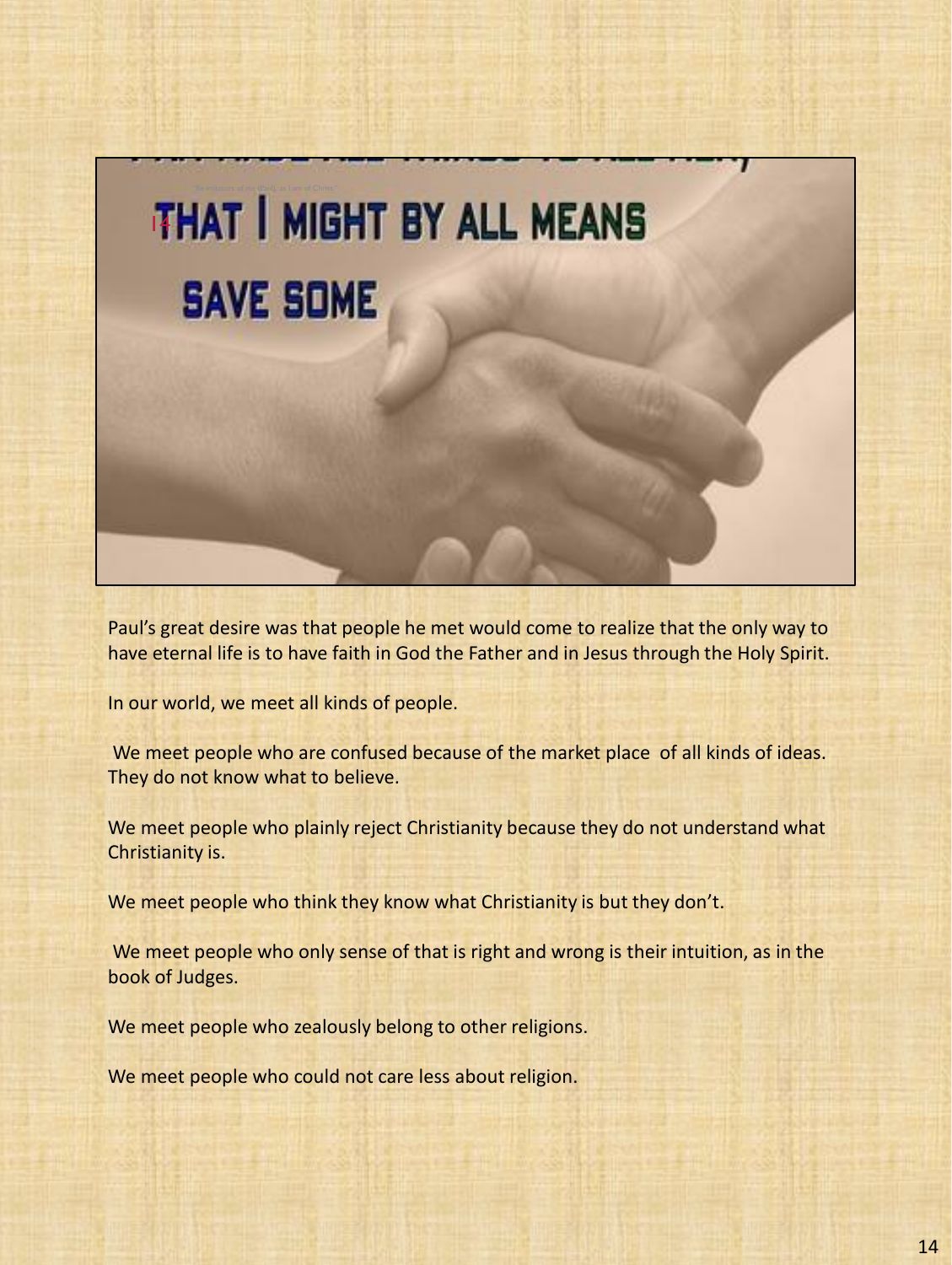We meet people who think that the material things of this world will satisfy them.

We meet people who are emotionally quite stable and pleasant.

We meet people who are emotional wrecks and needy.

And the list goes on.

The apostle Paul was different then Jesus but in his personality and his gifting, he imitated Jesus. That is an example for us in whatever situation we are in.

We are to imitate the apostle Paul as he imitated Jesus. That is why it is beneficial to both look at the teachings of the apostle Paul and to look at his person and behaviour.

He is an example of one who has finished the race. In Christianity, he is a star athlete if you will.

We will never be Paul. We have our strength and gifting from God. But we can imitate him as he imitated Jesus in the place where we have been placed by Jesus in his church.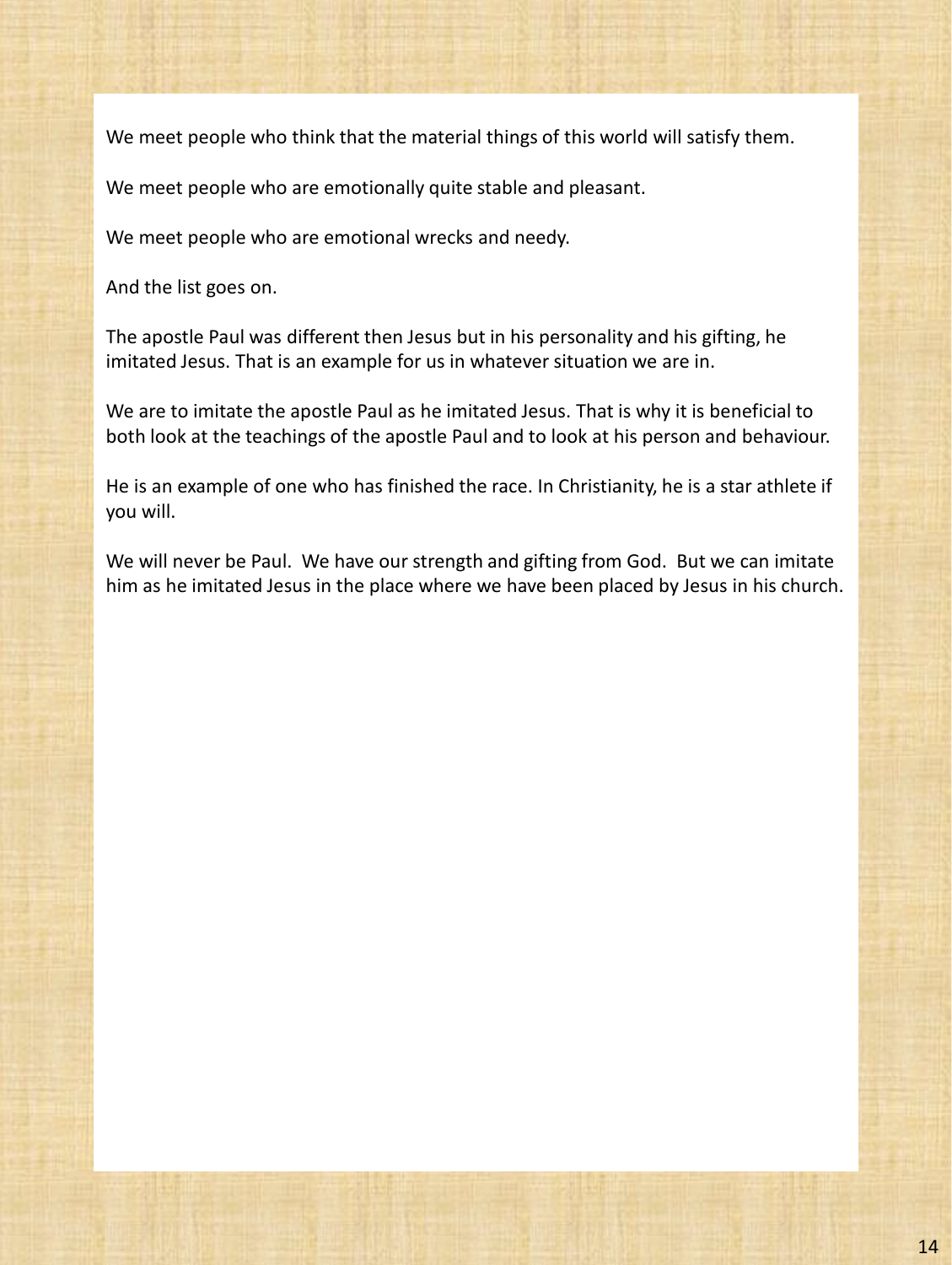

Even if he was deserted by fellow Christians when imprisoned in Rome, the apostle Paul had a very forgiving spirit. He was not offended easily.

Why?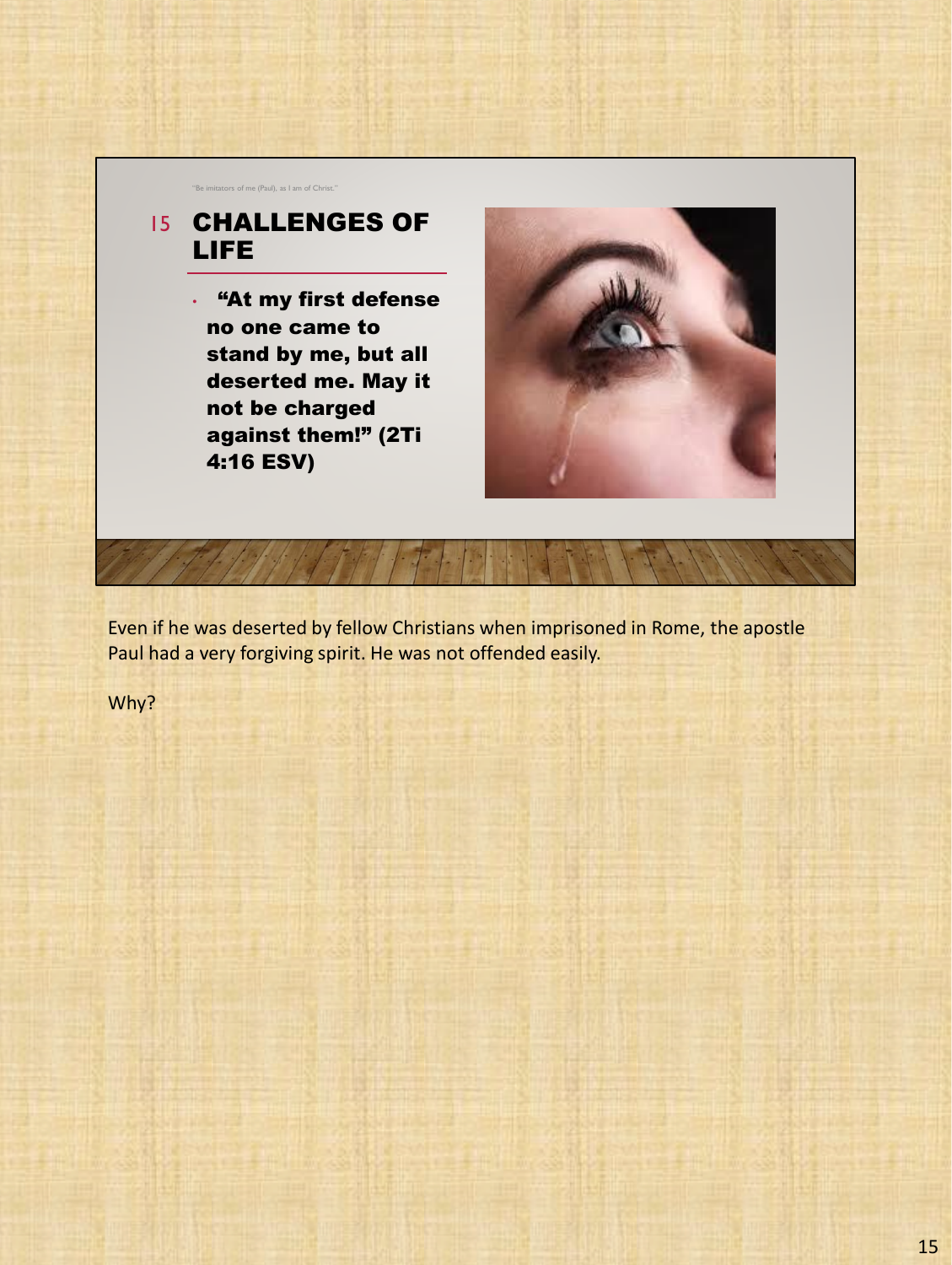

The apostle Paul knew that he was not left alone. He knew he was strengthened by God.

Even if fellow believers abandoned him, he realized that this was a God-given opportunity to share the good news with the Gentiles.

As we read in the epistles, he faced terrible situations but he was rescued out of the lion's mouth. God pulled him through.

Paul was so convinced about his mission that he did not waiver in obeying God even at the risk of his life.

A good description of what he experienced can be found in 2 Corinthians chapter 11. For example, he was whipped five times when he received 39 lashes. (**Five times I received at the hands of the Jews the forty lashes less one.** (vs. 24.)

Evidently, not all Christians are called to face the hardships that the apostle Paul faced. Paul's special calling was the same yet different from ours.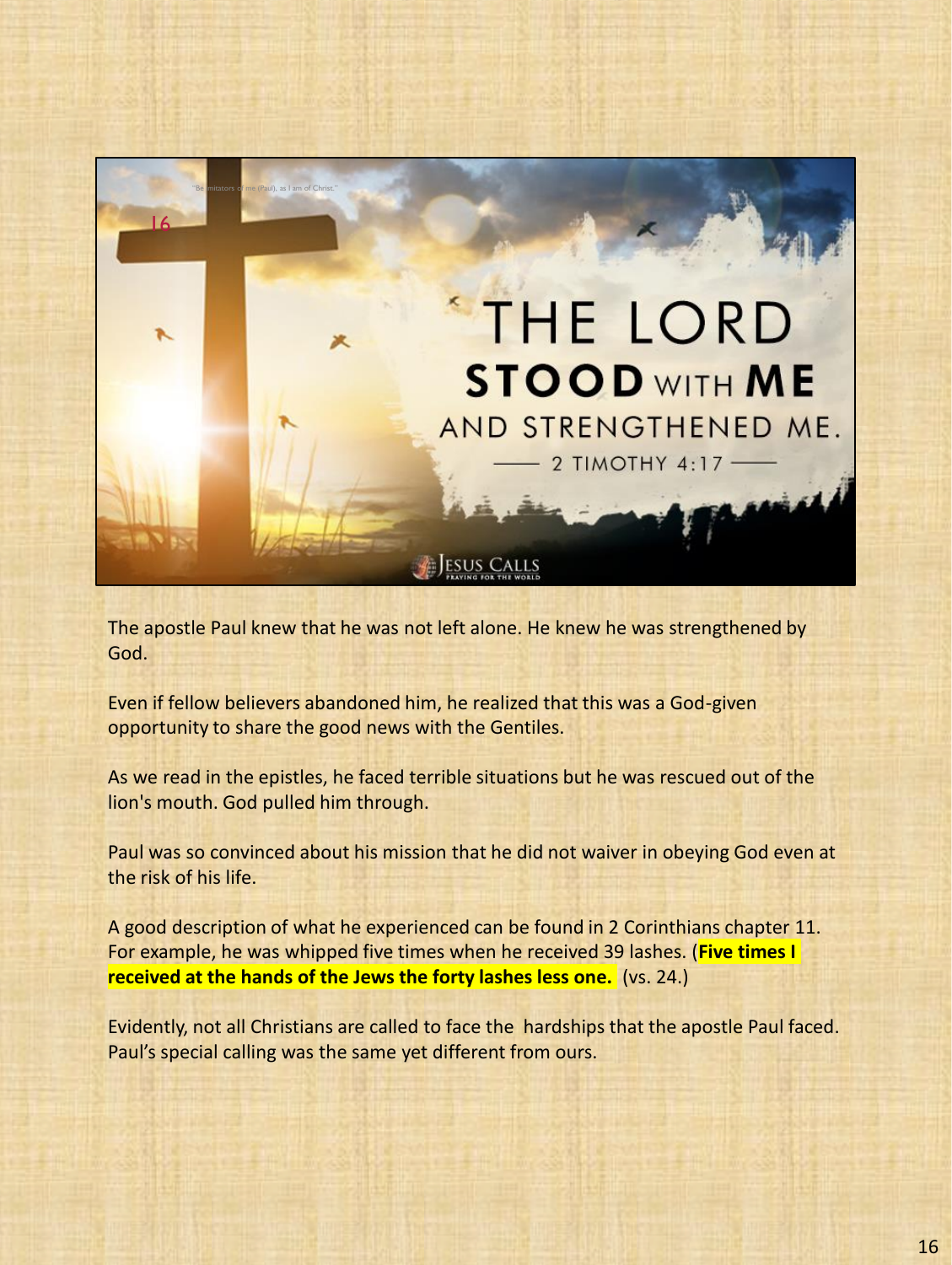Just like Paul, we are to remember the words of Jesus which said,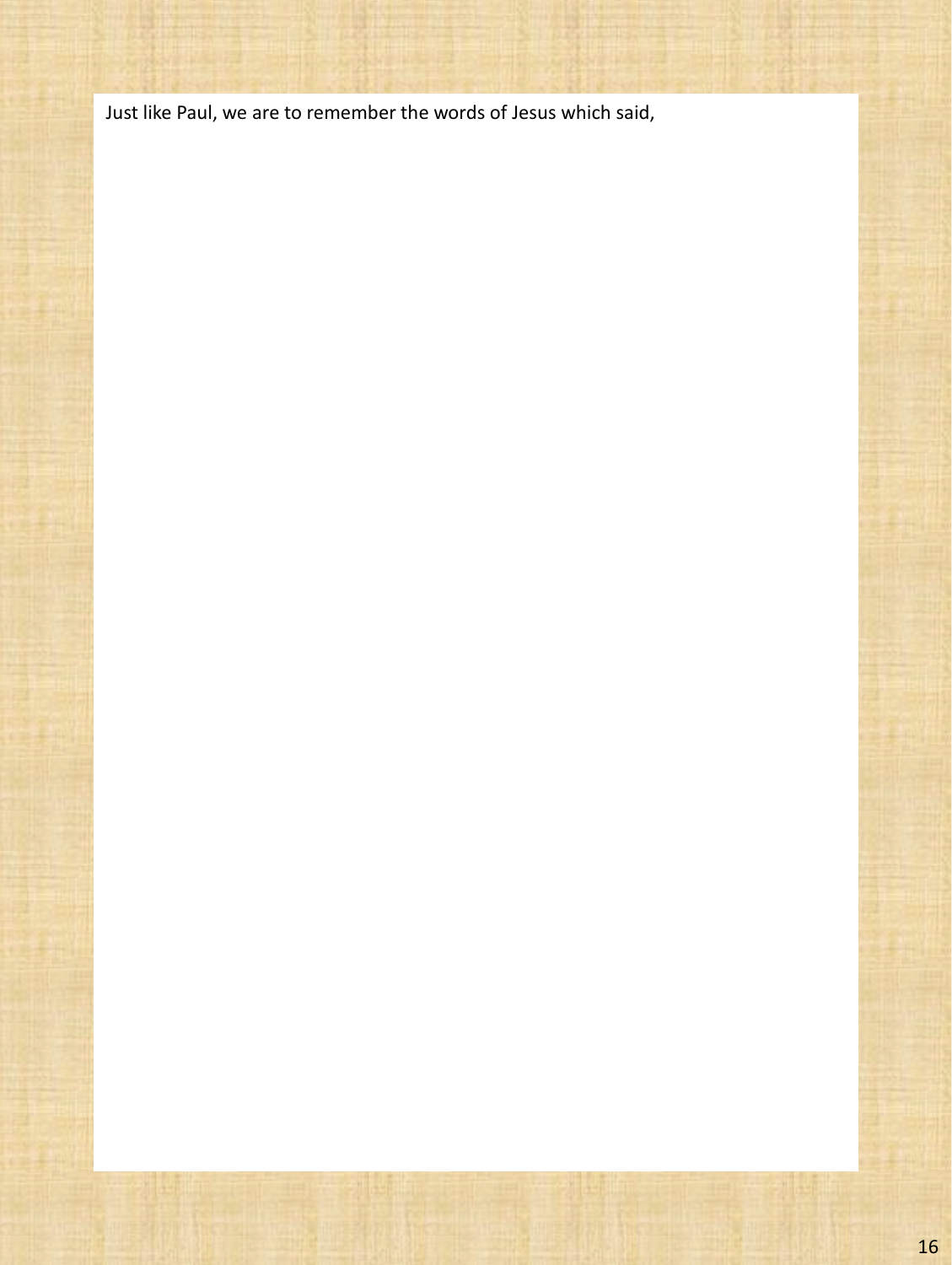

Paul's relationship we God was foremost in his mind. Nothing in this life was going to change it.

He knew very well that the momentary troubles of this life were nothing compared to the glory he would receive at the resurrection, in Christ.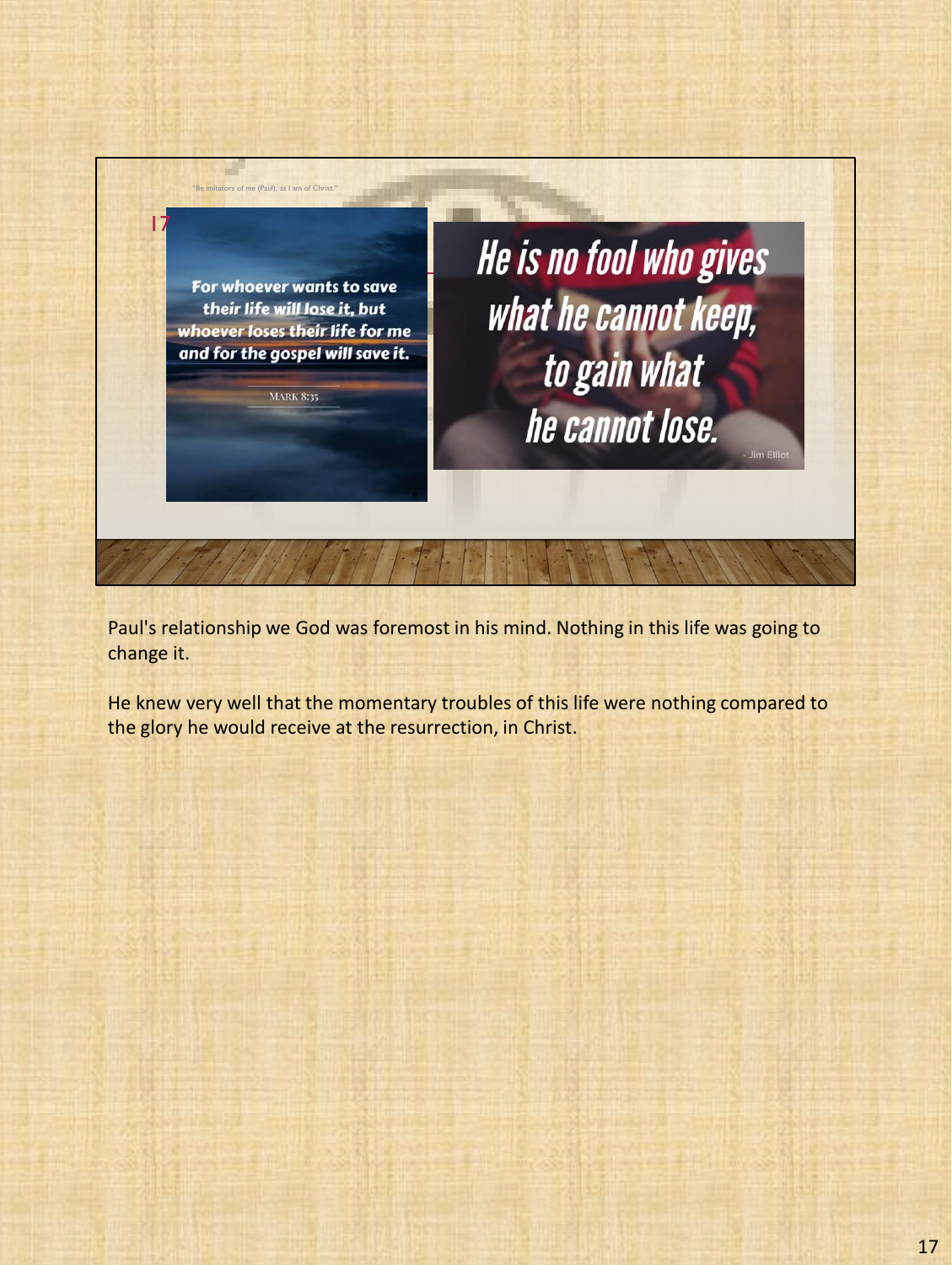

This is the confidence Paul had as he was coming near the end of his life.

He knew the sacrifice he had made as he served our Lord would be rewarded.

He knew that God would give him victory over every evil deed that he faced.

When God called him, he lived by the strength given to him by God. He was full of hope not only for himself but for others, as we read for example in Romans 11 where he talks about the hope he has for the Jewish people.

Paul is awed by God for what he had done in his life. He knew that he would be brought safely to the fullness of the kingdom of God at the return of Jesus.

He knew that all the glory belongs to God forever and ever!

I realize that we are nothing like the apostle Paul in the sense that we are not known like the apostle Paul was in the various cities of his time where he preached the gospel.

But in our circle of relationship, we can ask God to be our wisdom to participate in the